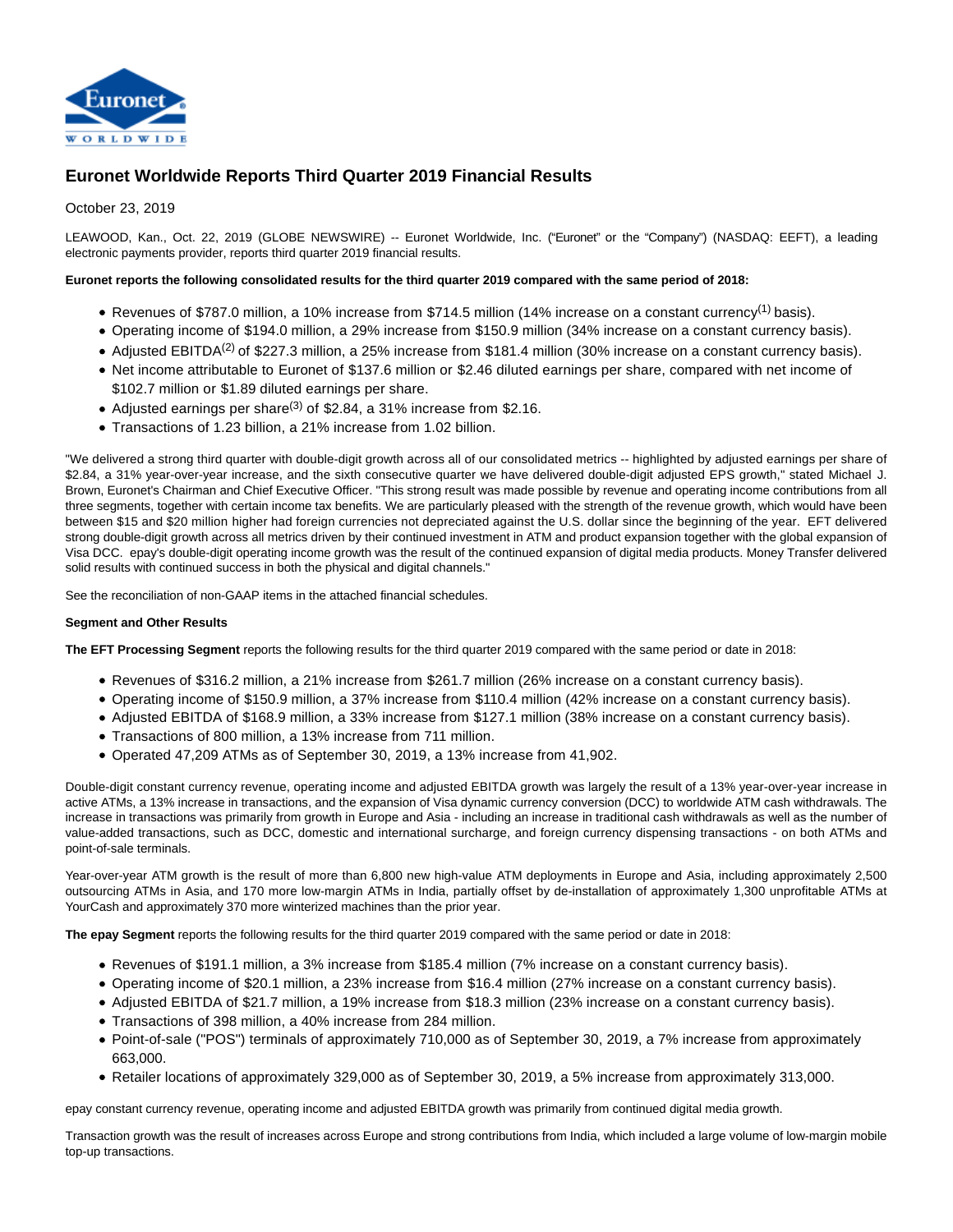epay terminal and location counts for the prior period have been restated to conform with the current presentation which eliminates intra-segment counts.

**The Money Transfer Segment** reports the following results for the third quarter 2019 compared with the same period or date in 2018:

- Revenues of \$280.8 million, a 5% increase from \$268.4 million (7% increase on a constant currency basis).
- Operating income of \$35.6 million, a 4% increase from \$34.3 million (6% increase on a constant currency basis).
- Adjusted EBITDA of \$43.7 million, a 4% increase from \$42.2 million (6% increase on a constant currency basis).
- Total transactions of 29.3 million, a 5% increase from 27.8 million.
- Network locations of approximately 389,000 as of September 30, 2019, an 8% increase from approximately 361,000.

Constant currency revenue, operating income and adjusted EBITDA growth was driven by strong double-digit contributions from U.S. outbound and international originated remittances, partially offset by limited growth from the xe business stemming from Brexit uncertainties and the previously announced decline in U.S. domestic transfers as a result of additional identification requirements on domestic transactions.

Money transfers grew 5% and non-transfer transactions, such as currency exchange and check cashing, grew 6%, resulting in total transaction growth of 5%.

**Corporate and Other** reports \$12.6 million of expense for the third quarter 2019 compared with \$10.2 million for the third quarter 2018. The increase in corporate expense is largely the result of higher short-term and long-term incentive compensation based on Company performance.

#### **Balance Sheet and Financial Position**

Unrestricted cash on hand was \$1.73 billion as of September 30, 2019, compared to \$1.56 billion as of June 30, 2019. The increase in cash resulted from cash generated from operations and settlement timing in the business, partially offset by approximately \$40 million in share repurchases in the third quarter.

Total indebtedness was \$1.10 billion as of September 30, 2019, compared to \$1.14 billion as of June 30, 2019. The decrease in debt was primarily from the impact of foreign currency translation on the Company's Euro-denominated debt.

Effective January 1, 2019, the Company adopted Accounting Standards Codification No. 842 ("ASC 842") to record operating leases on its consolidated balance sheet. As of September 30, 2019, the Company reported \$361.7 million in net Right of Use Lease Assets with a similar amount recorded in Operating Lease Liabilities, both current and long-term. There was no impact on the consolidated statement of operations.

#### **Guidance**

The Company currently expects adjusted earnings per share for the fourth quarter 2019, assuming foreign currency exchange rates remain stable through the end of the quarter, to be approximately \$1.61.

#### **Non-GAAP Measures**

In addition to the results presented in accordance with U.S. GAAP, the Company presents non-GAAP financial measures, such as constant currency financial measures, adjusted EBITDA and adjusted earnings per share. These measures should be used in addition to, and not a substitute for, revenues, net income, operating income and earnings per share computed in accordance with U.S. GAAP. We believe that these non-GAAP measures provide useful information to investors regarding the Company's performance and overall results of operations. These non-GAAP measures are also an integral part of the Company's internal reporting and performance assessment for executives and senior management. The non-GAAP measures used by the Company may not be comparable to similarly titled non-GAAP measures used by other companies. The attached schedules provide a full reconciliation of these non-GAAP financial measures to their most directly comparable U.S. GAAP financial measure.

The Company does not provide a reconciliation of its forward-looking non-GAAP measures to GAAP due to the inherent difficulty in forecasting and quantifying certain amounts that are necessary for GAAP and the related GAAP to non-GAAP reconciliation, including adjustments that would be necessary for currency exchange rate fluctuations and other charges reflected in the Company's reconciliation of historic numbers, the amount of which, based on historical experience, could be significant.

(1) Constant currency financial measures are computed as if foreign currency exchange rates did not change from the prior period. This information is provided to illustrate the impact of changes in foreign currency exchange rates on the Company's results when compared to the prior period.

 $(2)$  Adjusted EBITDA is defined as net income excluding, to the extent incurred in the period, interest, income tax expense, depreciation, amortization, share-based compensation and other non-operating or non-recurring items that are considered expenses or income under U.S. GAAP. Adjusted EBITDA represents a performance measure and is not intended to represent a liquidity measure.

 $<sup>(3)</sup>$  Adjusted earnings per share is defined as diluted U.S. GAAP earnings per share excluding, to the extent incurred in the period, the tax-effected</sup> impacts of: a) foreign currency exchange gains or losses, b) goodwill and intangible asset impairment charges, c) gains or losses from the early retirement of debt, d) share-based compensation, e) acquired intangible asset amortization, f) non-cash interest expense, g) non-cash income tax expense, and h) other non-operating or non-recurring items. Adjusted earnings per share represents a performance measure and is not intended to represent a liquidity measure.

#### **Conference Call and Slide Presentation**

Euronet Worldwide will host an analyst conference call on October 23, 2019, at 9:00 a.m. Eastern Time to discuss these results. The call may also include discussion of Company developments, forward-looking information and other material information about business and financial matters. To listen to the call via telephone, dial 877-303-6313 (USA) or +1-631-813-4734 (outside the USA). The conference call will also be available via webcast at [http://ir.euronetworldwide.com.](http://ir.euronetworldwide.com/) Participants should go to the website at least five minutes prior to the scheduled start time of the event to register. A slideshow will be included in the webcast.

A webcast replay will be available beginning approximately one hour after the event at [http://ir.euronetworldwide.com a](http://ir.euronetworldwide.com/)nd will remain available for one year.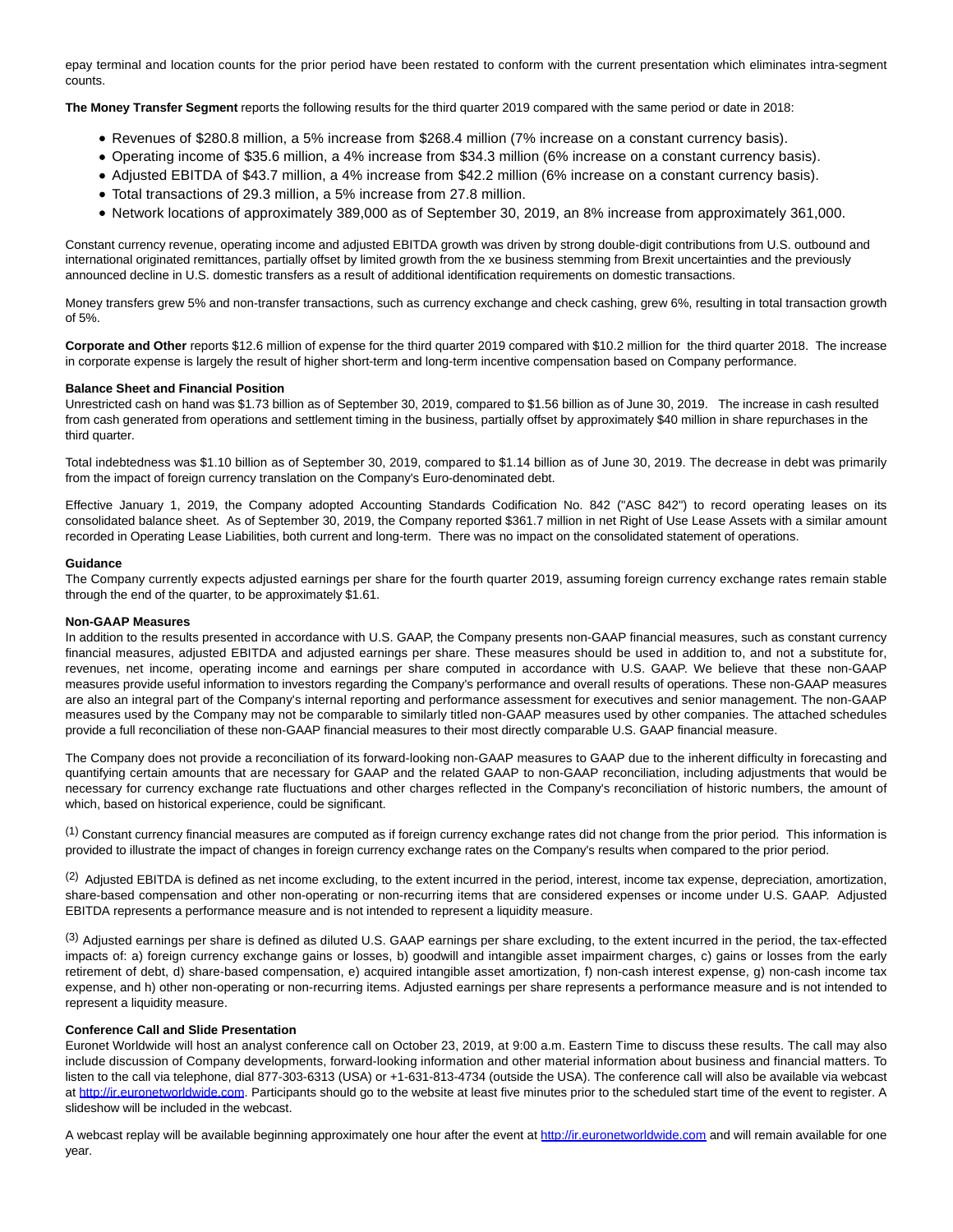#### **About Euronet Worldwide, Inc.**

Euronet Worldwide is an industry leader in processing secure electronic financial transactions. The Company offers payment and transaction processing solutions to financial institutions, retailers, service providers and individual consumers. These services include comprehensive ATM, POS and card outsourcing services, card issuing and merchant acquiring services, software solutions, cash-based and online-initiated consumerto-consumer and business-to-business money transfer services, and electronic distribution of digital media and prepaid mobile phone time.

Euronet's global payment network is extensive - including 47,209 ATMs, approximately 305,000 EFT POS terminals and a growing portfolio of outsourced debit and credit card services which are under management in 54 countries; card software solutions; a prepaid processing network of approximately 710,000 POS terminals at approximately 329,000 retailer locations in 52 countries; and a global money transfer network of approximately 389,000 locations serving 161 countries. With corporate headquarters in Leawood, Kansas, USA, and 65 worldwide offices, Euronet serves clients in approximately 170 countries. For more information, please visit the Company's website a[t www.euronetworldwide.com.](http://www.euronetworldwide.com/)

Statements contained in this news release that concern Euronet's or its management's intentions, expectations, or predictions of future performance, are forward-looking statements. Euronet's actual results may vary materially from those anticipated in such forward-looking statements as a result of a number of factors, including: conditions in world financial markets and general economic conditions, including the effects in Europe of the U.K.'s departure from the E.U. and economic conditions in specific countries and regions; technological developments affecting the market for our products and services; our ability to successfully introduce new products and services; foreign currency exchange rate fluctuations; the effects of any breach of our computer systems or those of our customers or vendors, including our financial processing networks or those of other third parties; interruptions in any of our systems or those of our vendors or other third parties; our ability to renew existing contracts at profitable rates; changes in fees payable for transactions performed for cards bearing international logos or over switching networks such as card transactions on ATMs; Visa's rule change to allow our ATMs to provide DCC beginning mid-April 2019; our ability to comply with increasingly stringent regulatory requirements, including anti-money laundering, anti-terrorism, anti-bribery, consumer and data protection and the European Union's General Data Privacy Regulation and Revised Payment Service Directive requirements; changes in laws and regulations affecting our business, including tax and immigration laws and any laws regulating payments, including DCC transactions; changes in our relationships with, or in fees charged by, our business partners; competition; the outcome of claims and other loss contingencies affecting Euronet; the cost of borrowing, availability of credit and terms of and compliance with debt covenants; and renewal of sources of funding as they expire and the availability of replacement funding. These risks and other risks are described in the Company's filings with the Securities and Exchange Commission, including our Annual Report on Form 10-K, Quarterly Reports on Form 10-Q and Current Reports on Form 8-K. Copies of these filings may be obtained via the SEC's Edgar website or by contacting the Company. Any forward-looking statements made in this release speak only as of the date of this release. Except as may be required by law, Euronet does not intend to update these forward-looking statements and undertakes no duty to any person to provide any such update under any circumstances. The Company regularly posts important information to the investor relations section of its website.

### **EURONET WORLDWIDE, INC. Condensed Consolidated Balance Sheets (in millions)**

|                                                | As of<br>September 30,<br>2019<br>(unaudited) | As of<br>December 31,<br>2018 |  |
|------------------------------------------------|-----------------------------------------------|-------------------------------|--|
|                                                |                                               |                               |  |
| <b>ASSETS</b>                                  |                                               |                               |  |
| Current assets:                                |                                               |                               |  |
| Cash and cash equivalents                      | \$1,730.9                                     | \$1,054.4                     |  |
| Restricted cash                                | 63.9                                          | 76.6                          |  |
| Trade accounts receivable, net                 | 663.0                                         | 693.6                         |  |
| Prepaid expenses and other current assets      | 275.5                                         | 263.0                         |  |
| Total current assets                           | 2,733.3                                       | 2,087.6                       |  |
| Property and equipment, net                    | 321.8                                         | 291.9                         |  |
| Right of use lease asset, net                  | 361.7                                         | —                             |  |
| Goodwill and acquired intangible assets, net   | 782.2                                         | 818.7                         |  |
| Other assets, net                              | 115.1                                         | 123.0                         |  |
| <b>Total assets</b>                            | \$4,314.1                                     | \$3,321.2                     |  |
| <b>LIABILITIES AND EQUITY</b>                  |                                               |                               |  |
| <b>Current liabilities:</b>                    |                                               |                               |  |
| Accounts payable and other current liabilities | \$1,304.0                                     | \$1,334.9                     |  |
| Current portion of operating lease liabilities | 122.2                                         |                               |  |
| Short-term debt obligations                    | 24.5                                          | 43.5                          |  |
| <b>Total current liabilities</b>               | 1,450.7                                       | 1,378.4                       |  |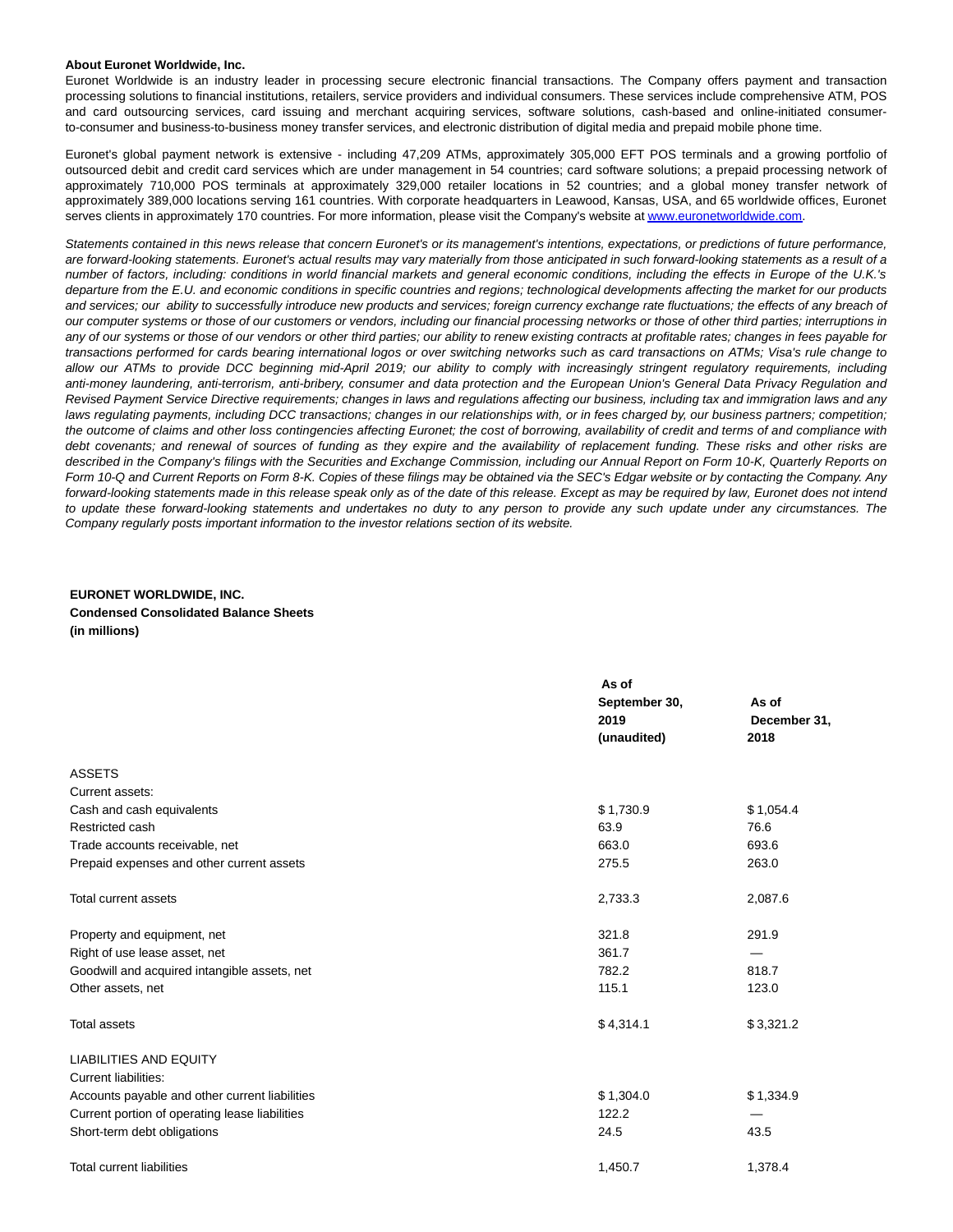| Debt obligations, net of current portion            | 1,067.7   | 589.8     |
|-----------------------------------------------------|-----------|-----------|
| Operating lease liabilities, net of current portion | 230.4     |           |
| Capital lease obligations, net of current portion   | 8.6       | 8.2       |
| Deferred income taxes                               | 56.0      | 57.1      |
| Other long-term liabilities                         | 55.2      | 54.8      |
| <b>Total liabilities</b>                            | 2,868.6   | 2,088.3   |
| Equity                                              | 1.445.5   | 1.232.9   |
| Total liabilities and equity                        | \$4,314.1 | \$3,321.2 |

# **EURONET WORLDWIDE, INC.**

# **Consolidated Statements of Operations**

### **(unaudited - in millions, except share and per share data)**

|                                                    | <b>Three Months Ended</b> |           |            |  |
|----------------------------------------------------|---------------------------|-----------|------------|--|
|                                                    | September 30,             |           |            |  |
|                                                    | 2019                      |           | 2018       |  |
| Revenues                                           | \$787.0                   |           | \$714.5    |  |
| Operating expenses:                                |                           |           |            |  |
| Direct operating costs                             | 405.1                     |           | 388.2      |  |
| Salaries and benefits                              | 101.4                     |           | 93.1       |  |
| Selling, general and administrative                | 58.7                      |           | 55.8       |  |
| Depreciation and amortization                      | 27.8                      |           | 26.5       |  |
| Total operating expenses                           | 593.0                     |           | 563.6      |  |
| Operating income                                   | 194.0                     |           | 150.9      |  |
| Other income (expense):                            |                           |           |            |  |
| Interest income                                    | 0.6                       |           | 0.3        |  |
| Interest expense                                   | (9.1)                     |           | (11.4)     |  |
| Foreign currency exchange loss                     | (11.0)                    |           | (2.7)      |  |
| Total other expense, net                           | (19.5)                    |           | (13.8)     |  |
| Income before income taxes                         | 174.5                     |           | 137.1      |  |
| Income tax expense                                 | (37.0)                    | $\lambda$ | (34.9)     |  |
| Net income                                         | 137.5                     |           | 102.2      |  |
| Net loss attributable to noncontrolling interests  | 0.1                       |           | 0.5        |  |
| Net income attributable to Euronet Worldwide, Inc. | \$137.6                   |           | \$102.7    |  |
| Earnings per share attributable to Euronet         |                           |           |            |  |
| Worldwide, Inc. stockholders - diluted             | \$2.46                    |           | \$1.89     |  |
|                                                    |                           |           |            |  |
| Diluted weighted average shares outstanding        | 55,972,061                |           | 54,263,892 |  |

### **EURONET WORLDWIDE, INC.**

 **Reconciliation of Net Income to Operating Income (Expense) and Adjusted EBITDA (unaudited - in millions)**

**Three months ended September 30, 2019**

**EFT Processing epay Money Transfer Corporate**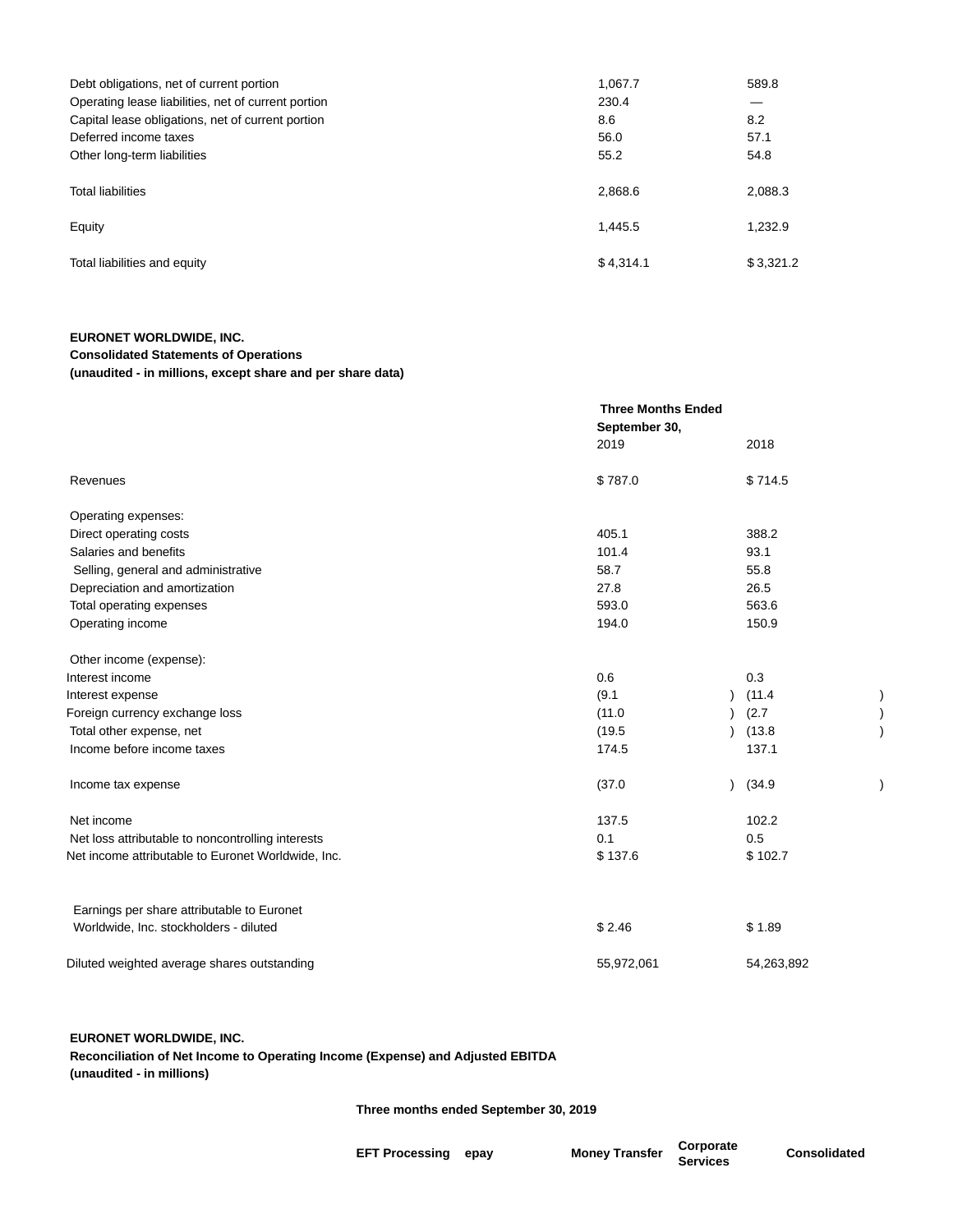| Net income                                                                                                                     |         |        |        |            | \$137.5      |
|--------------------------------------------------------------------------------------------------------------------------------|---------|--------|--------|------------|--------------|
| Add: Income tax expense<br>Add: Total other expense, net                                                                       |         |        |        |            | 37.0<br>19.5 |
| Operating income (expense)                                                                                                     | \$150.9 | \$20.1 | \$35.6 | \$(12.6)   | \$194.0      |
| Add: Depreciation and amortization<br>Add: Share-based compensation                                                            | 18.0    | 1.6    | 8.1    | 0.1<br>5.5 | 27.8<br>5.5  |
| Earnings (expense) before interest, taxes,<br>depreciation, amortization and share-based<br>compensation (Adjusted EBITDA) (1) | \$168.9 | \$21.7 | \$43.7 | \$ (7.0)   | \$227.3      |

# **Three months ended September 30, 2018**

|                                                                                                                                 | <b>EFT Processing</b> | epay   | <b>Money Transfer</b> | Corporate<br><b>Services</b> | Consolidated |
|---------------------------------------------------------------------------------------------------------------------------------|-----------------------|--------|-----------------------|------------------------------|--------------|
| Net income                                                                                                                      |                       |        |                       |                              | \$102.2      |
| Add: Income tax expense<br>Add: Total other expense, net                                                                        |                       |        |                       |                              | 34.9<br>13.8 |
| Operating income (expense)                                                                                                      | \$110.4               | \$16.4 | \$34.3                | \$(10.2)                     | \$150.9      |
| Add: Depreciation and amortization<br>Add: Share-based compensation                                                             | 16.7                  | 1.9    | 7.9<br>–              | 4.0                          | 26.5<br>4.0  |
| Earnings (expense) before interest, taxes,<br>depreciation, amortization, and share-based<br>compensation (Adjusted EBITDA) (1) | \$127.1               | \$18.3 | \$42.2                | \$ (6.2)                     | \$181.4      |

(1) Adjusted EBITDA is a non-GAAP measure that should be considered in addition to, and not a substitute for, net income computed in accordance with U.S. GAAP.

# **EURONET WORLDWIDE, INC.**

### **Reconciliation of Adjusted Earnings per Share**

# **(unaudited - in millions, except share and per share data)**

|                                                       | <b>Three Months Ended</b><br>September 30, |  |            |  |
|-------------------------------------------------------|--------------------------------------------|--|------------|--|
|                                                       | 2019                                       |  | 2018       |  |
| Net income attributable to Euronet Worldwide, Inc.    | \$137.6                                    |  | \$102.7    |  |
| Foreign currency exchange loss                        | 11.0                                       |  | 2.7        |  |
| Intangible asset amortization <sup>(1)</sup>          | 5.0                                        |  | 5.6        |  |
| Share-based compensation <sup>(2)</sup>               | 5.5                                        |  | 4.0        |  |
| Non-cash interest accretion <sup>(3)</sup>            | 3.7                                        |  | 2.9        |  |
| Income tax effect of above adjustments <sup>(4)</sup> | (6.2)                                      |  | (0.8)      |  |
| Non-cash GAAP tax expense <sup>(5)</sup>              | 2.8                                        |  | 0.7        |  |
| Adjusted earnings <sup>(6)</sup>                      | \$159.4                                    |  | \$117.8    |  |
| Adjusted earnings per share - diluted <sup>(6)</sup>  | \$2.84                                     |  | \$2.16     |  |
| Diluted weighted average shares outstanding (GAAP)    | 55,972,061                                 |  | 54,263,892 |  |